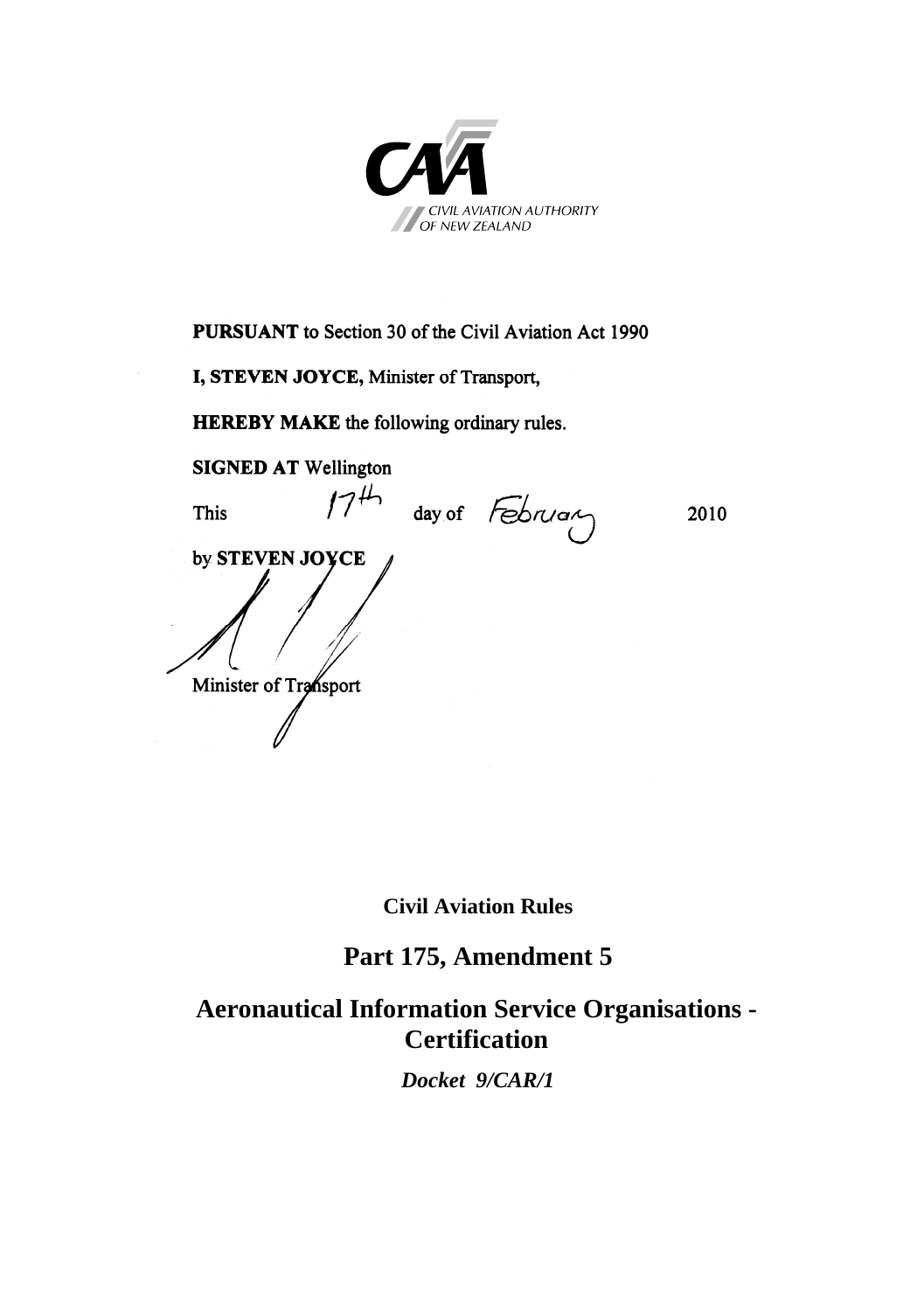# **Contents**

# **Part 175 Amendments**

| Subpart A - General | 5 |
|---------------------|---|
|                     |   |
|                     |   |

 $5\phantom{a}$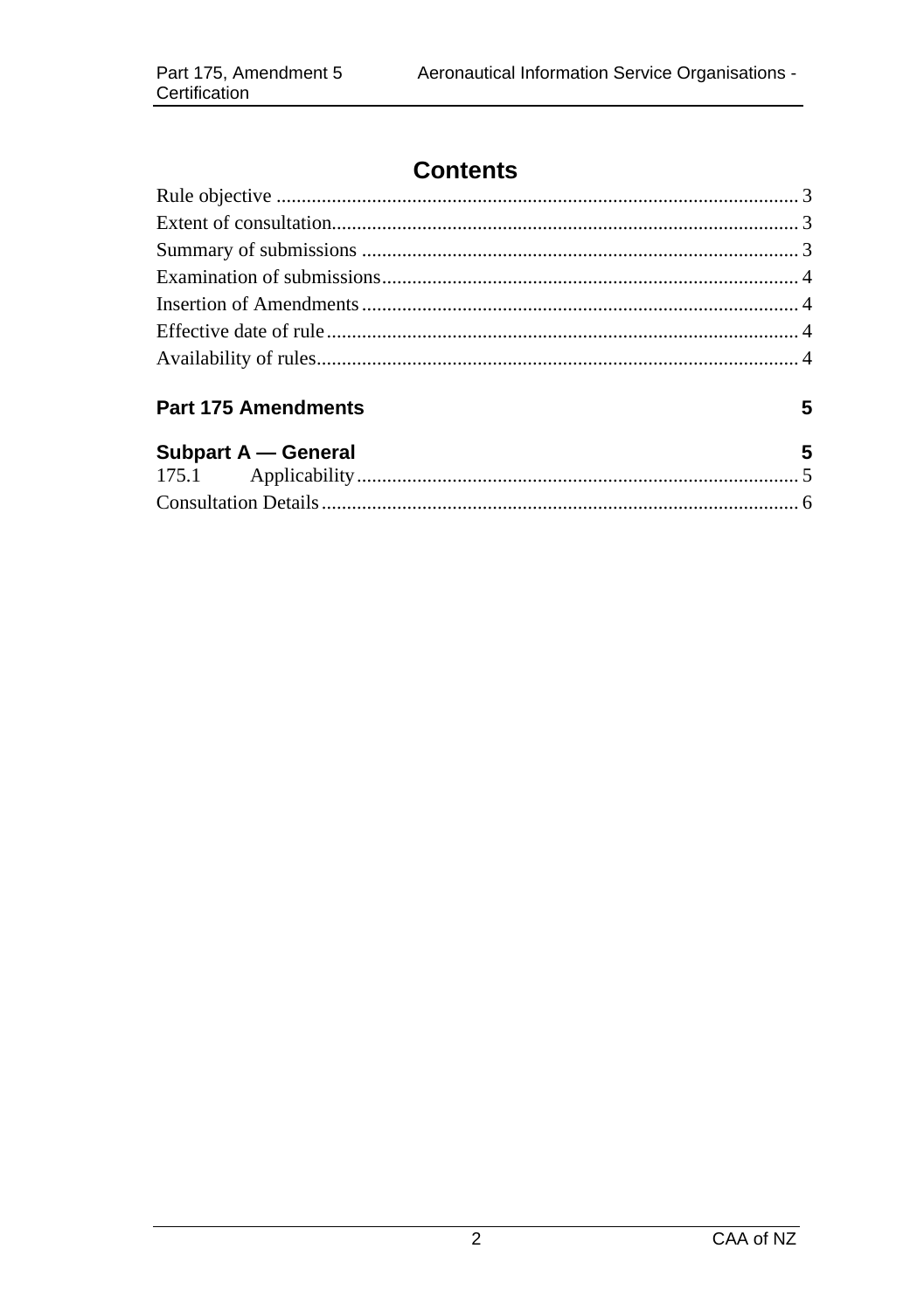# <span id="page-2-0"></span>**Rule objective**

The objective of amendment 5 to Part 175 is to make a minor editorial change to facilitate clearer interpretation of the rule.

Amendment 5 to Part 175 is constituent to NPRM 09-03 which contains amendments to the following Parts:

| Part 1  | Part 95  | Part 140 |
|---------|----------|----------|
| Part 12 | Part 105 | Part 145 |
| Part 19 | Part 106 | Part 148 |
| Part 26 | Part 119 | Part 172 |
| Part 43 | Part 121 | Part 173 |
| Part 65 | Part 125 | Part 175 |
| Part 77 | Part 129 |          |
| Part 91 | Part 135 |          |
| Part 93 | Part 139 |          |

## **Extent of consultation**

A Notice of Proposed Rulemaking, NPRM 09-03, containing the proposed changes to Part 175 and changes to other rules was issued for public consultation under Docket 9/CAR/1 on 30 July 2009.

The publication of this NPRM was notified in the Gazette on 31 July 2009 and advertised in the daily newspapers in the five main provincial centres on 31 July 2009. The NPRM was published on the CAA web site on 30 July 2009.

A period of 37 days was allowed for comment on the proposed rule.

## **Summary of submissions**

A total of 3 written submissions were received on NPRM 09-03 (1 submission related to Part 1, and 2 submissions related to Part 91). However, no submissions were received relating to Part 175, and consequently no changes were made to the proposed amendments.

The rule was then referred to the Minister of Transport for signing.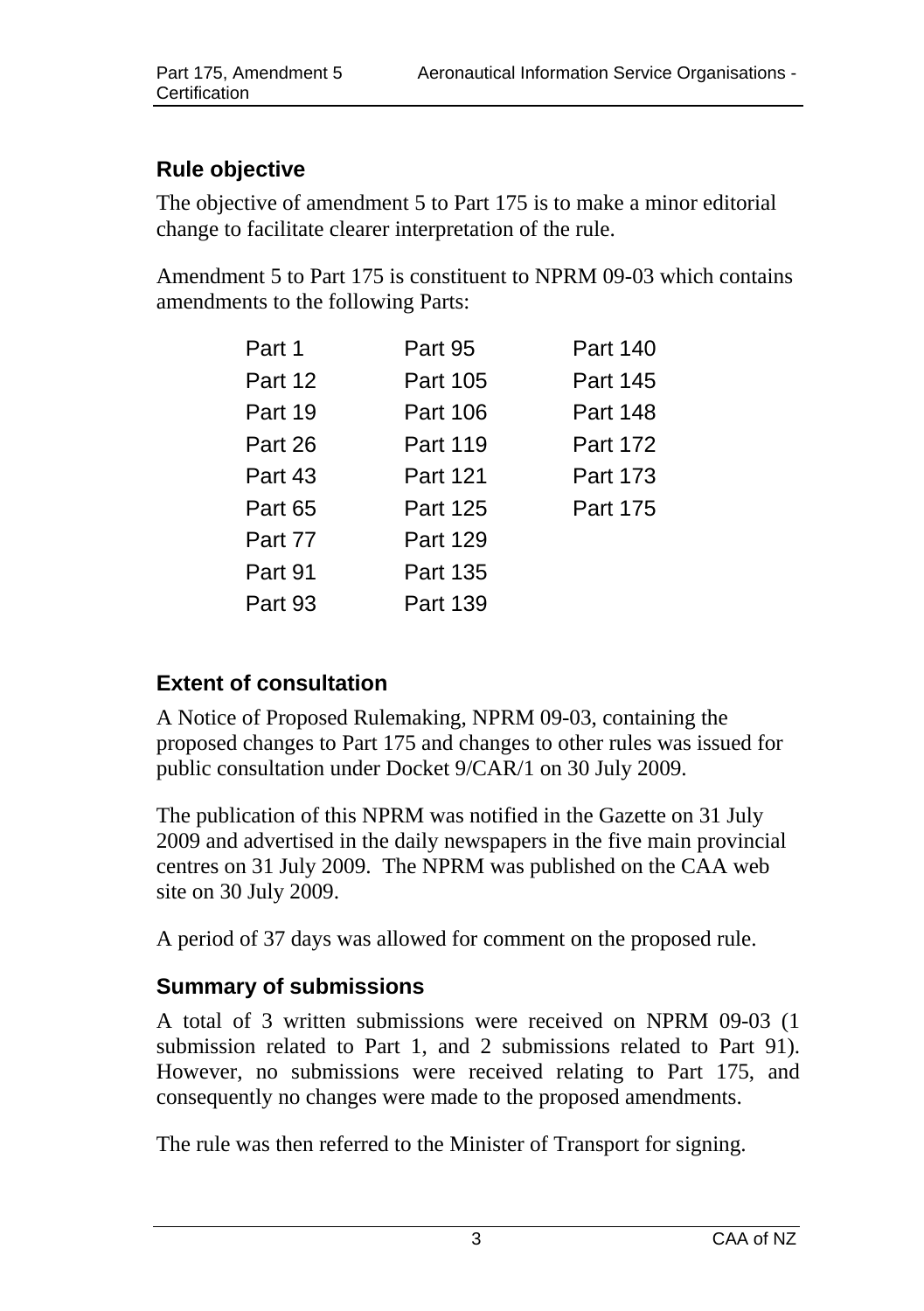#### <span id="page-3-0"></span>**Examination of submissions**

Submissions may be examined by application to the Docket Clerk at the Civil Aviation Authority between 8:30 am and 4:30 pm on weekdays, except statutory holidays.

#### **Insertion of Amendments**

The amendments to the rules in this Part are reflected by the revocation of an existing rule and the insertion of a new rule.

#### **Effective date of rule**

Amendment 5 to Part 175 comes into force on 25 March 2010.

## **Availability of rules**

Civil Aviation Rules are available from–

CAA web site: <http://www.caa.govt.nz/> Freephone: 0800 GET RULES (0800 438 785)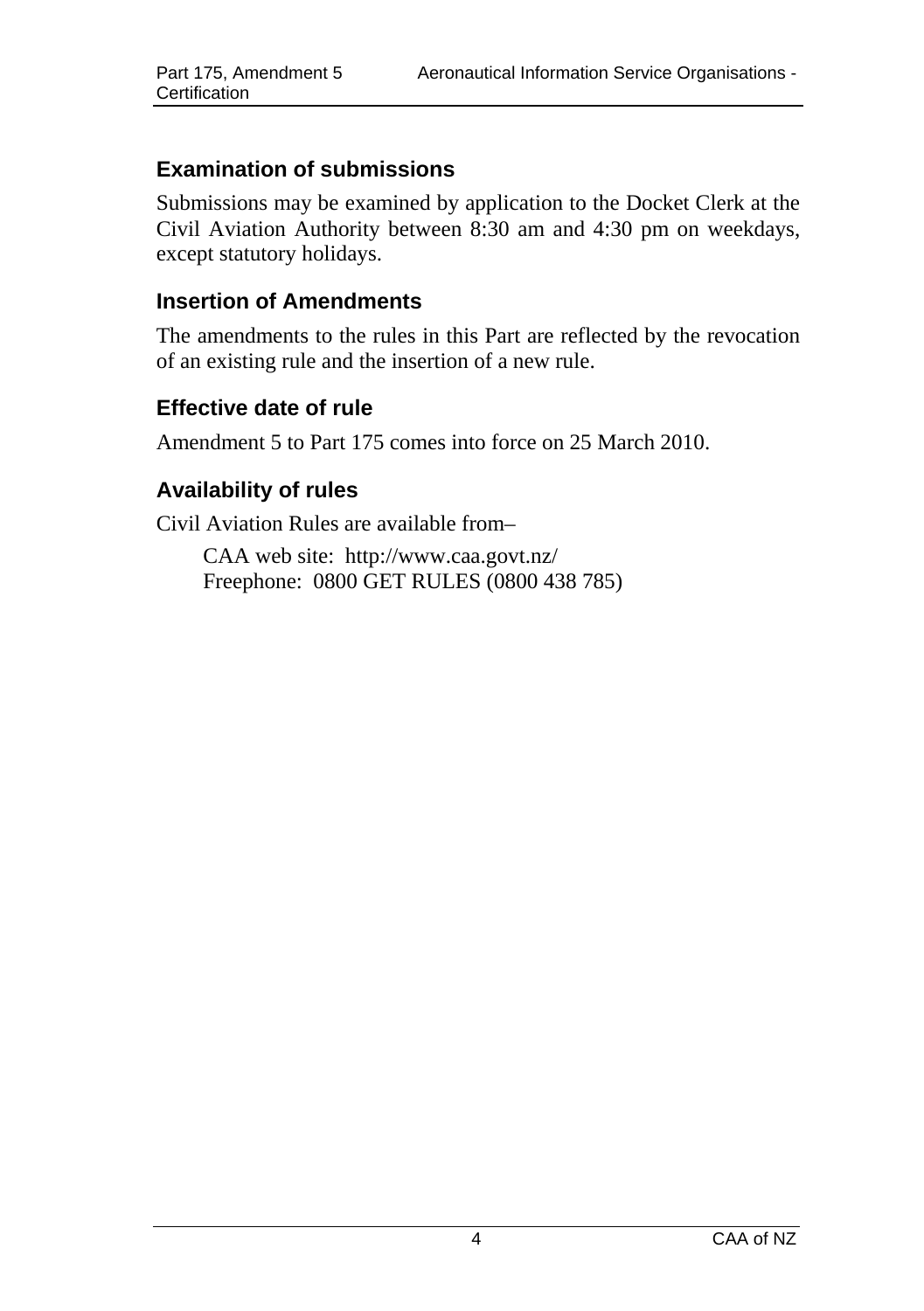# <span id="page-4-0"></span>**Part 175 Amendments**

# **Subpart A — General**

## *Rule 175.1 is revoked and replaced by the following rule:*

# **175.1 Applicability**

This Part prescribes—

- (1) rules governing the certification and operation of organisations providing an aeronautical information service for New Zealand; and
- (2) the requirements for the Aeronautical Information Publication New Zealand, Aeronautical Information Circulars and NOTAM.